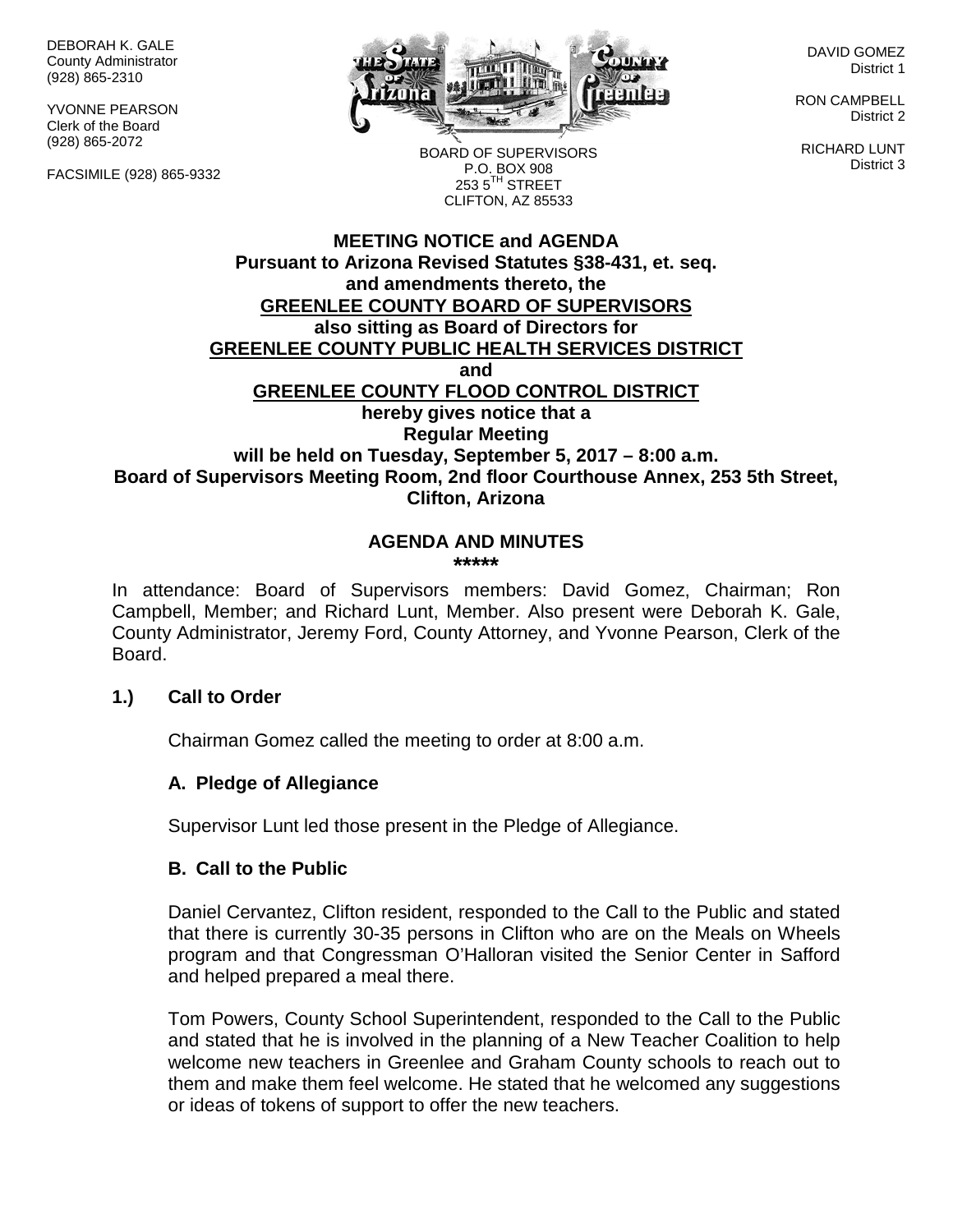Tim Sumner, County Sheriff, responded to the Call to the Public and stated that a new K-9 dog will be purchased and will be handled by Deputy Gibbs. He reminded everyone that the Clifton Flood Gate will be tested today at 10:00 a.m. causing the closure of Highway 191 during the testing. He added that the Sheriff's Office will be providing manpower for the Fair.

Akos Kovach, Economic Development Coordinator, responded to the Call to the Public and stated that the Greenlee County Clarion will be available today and also stated that his is working on securing grant funding for the County.

- **2.) PUBLIC HEALTH SERVICES DISTRICT – the Board of Supervisors will convene as the Board of Directors of the Greenlee County Public Health Services District and will reconvene as the Board of Supervisors following consideration of these items:**
	- **A. Consent Agenda**
		- **1. Clerk of the Board: Consideration of approval of Public Health Services District expense warrants in excess of \$1,000.00**
		- **2. Health & County Services Director: Consideration of approval of the Intergovernmental Agreement with the Arizona Department of Health Services for Immunization Services effective January 1, 2018 through December 31, 2022**

Upon motion by Supervisor Lunt, seconded by Supervisor Campbell, and carried unanimously, the Board approved the Public Health Services District Consent Agenda as presented.

## **3.) Ed Holloway, Clifton Ranger, Apache-Sitgreaves National Forest A. Clifton Ranger District Update**

Ranger Holloway was not able to attend the meeting today.

## **4.) Jackie Norton, County Resident A. Concerns regarding condition of properties in her neighborhood**

Ms. Norton was not able to attend the meeting today. Upon motion by Supervisor Campbell, seconded by Supervisor Lunt, and carried unanimously, the Board tabled this item to the next Board of Supervisors meeting.

## **5.) Tim Sumner, Sheriff**

**A. Consideration of hiring a temporary part-time Control Room Operator for 250 hour internship to complete requirements by Liberty University for the Spring 2018 semester**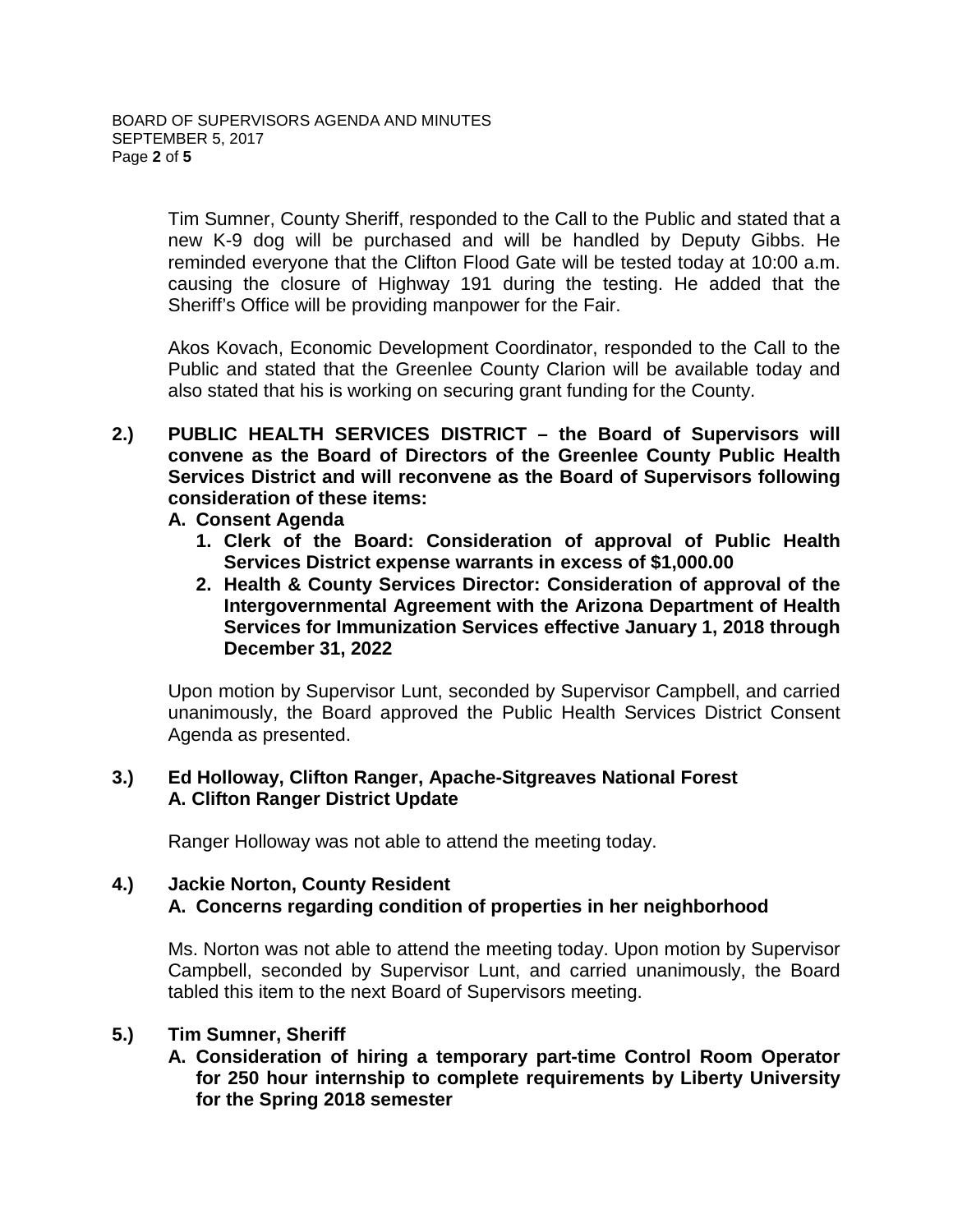Sheriff Sumner requested consideration to hire a temporary part-time Control Room Operator and stated that a person reached out to him looking for either a paid or unpaid position to be able to complete graduate requirements. Ms. Gale stated that there is currently no Internship Policies developed for the County. The Board members expressed concerns that this request does not follow job posting and selection policies but also stated that they would be supportive of a policy that could be developed that would allow an internship program that will conform to laws and current County policies. The request died due to lack of a motion.

#### **6.) Kay Gale, County Administrator A. County and State budget and legislative issues**

Ms. Gale reported the following:

- Employees who work during the Fair will be paid with budgeted Fair Funds
- Legislative proposals submitted to the County Supervisors Association will be reviewed at the County Supervisors Association meeting to be held on September 21<sup>st</sup>. No new proposals have been submitted.

# **B. Arizona Corporation Commissioner Andy Tobin visit to Greenlee County**

Ms. Gale reviewed the itinerary for the Arizona Corporation Commission meeting and Commissioner Andy Tobin's visit to Greenlee County held on September 11<sup>th</sup> & 12<sup>th</sup>.

## **C. Calendar of Events**

The Calendar of Events was reviewed.

## **7.) Consent Agenda**

- **A. Clerk of the Board: Consideration of approval of minutes to previous meetings: 07/06/17; 08/07/17**
- **B. Clerk of the Board: Consideration of approval of expense warrants in excess of \$1,000.00 – Voucher 1098; 1014; 1015; 1017**
- **C. Chief Finance Officer: Consideration of approval of general fund loans in the amount of**
- **D. County Engineer: Consideration of approval of Employee Transaction Form: D. Reed, Planning Technician**
- **E. Chief Probation Officer: Consideration of approval of Employee Transaction Form: A. Vidales, Teen Court Assistant**
- **F. County Sheriff: Consideration of approval of Employee Transaction Form: J. Rios, Deputy Cadet; A. Morales, Detention Officer**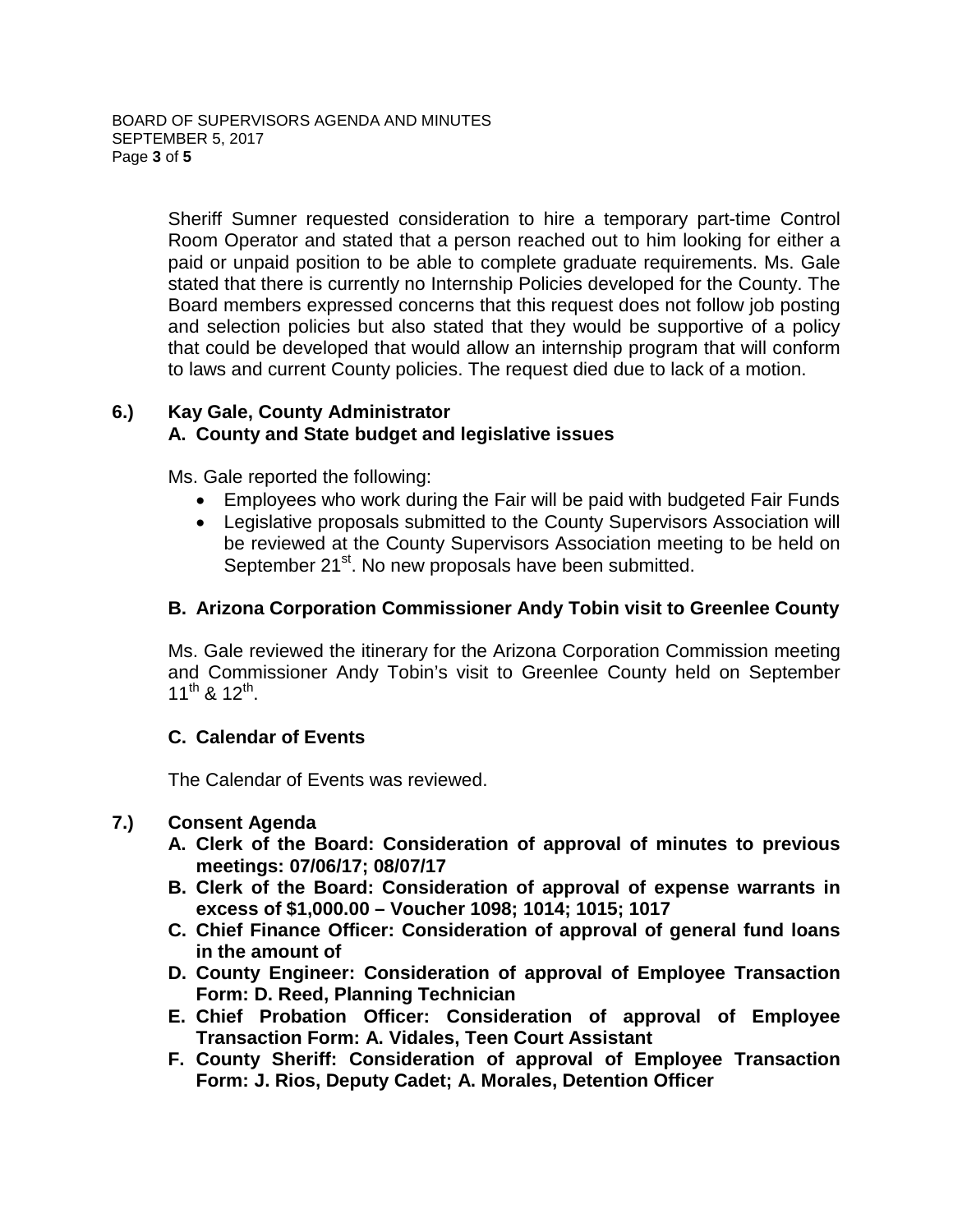- **G. Superior Court Clerk: Consideration of approval of Employee Transaction Form: L. Gaskill, Part-time Deputy Court Clerk**
- **H. Superior Court Judge: Consideration of approval of Contract for Provision of Indigent Representation for attorney Stephen Lundell effective July 1, 2017 through June 30, 2018**
- **I. County Recorder: Consideration of approval of the Interagency Service Agreement for Voter Registration Services and Support by the Office of the Secretary of State in an amount not to exceed \$801.02 to be paid with budgeted general funds**
- **J. County Administrator: Consideration of approval of the Southeastern Arizona Workforce Investment Area for Local Governance Intergovernmental Agreement between Cochise County, Graham County, and Greenlee County for fiscal and administrative responsibilities for the Cochise Private Industry Council for administering job training services under Title 2 of the Workforce Innovation and Opportunity Act of 2014 (WIOA)**
- **K. Public Works Manager – Facilities: Consideration of approval of electrical services at the County Airport by Velocity Builders in an amount not to exceed \$15,335.00 to be paid with budgeted Airport funds**
- **L. Events Coordinator: Consideration of approval of loan to the Greenlee County Event Revolving Fund for 2017 County Fair expenses in the amount of \$5,000.00 to be reimbursed upon conclusion of Fair**

Upon motion by Supervisor Campbell, seconded by Supervisor Lunt, and carried unanimously, the Board approved the Consent Agenda as presented.

# **8.) Supervisor Reports**

#### **Supervisor Ron Campbell A. Governor Ducey visit to Greenlee County**

Supervisor Campbell attended a meeting with Governor Ducey that was held at the Freeport McMoRan (FMI) Guest House in Clifton. The Governor invited the School Superintendents and School Board Chairpersons of Morenci and Duncan schools, the Mayors and Town Managers of Clifton and Duncan, the President of the Greenlee County Cattle Growers Association, representatives of FMI and Greenlee County Board of Supervisors. He stated that it was a great opportunity for these entities to speak to the Governor on issues and concerns related to their specific entities.

#### **Supervisor Richard Lunt A. CTE Advisory Board Meeting**